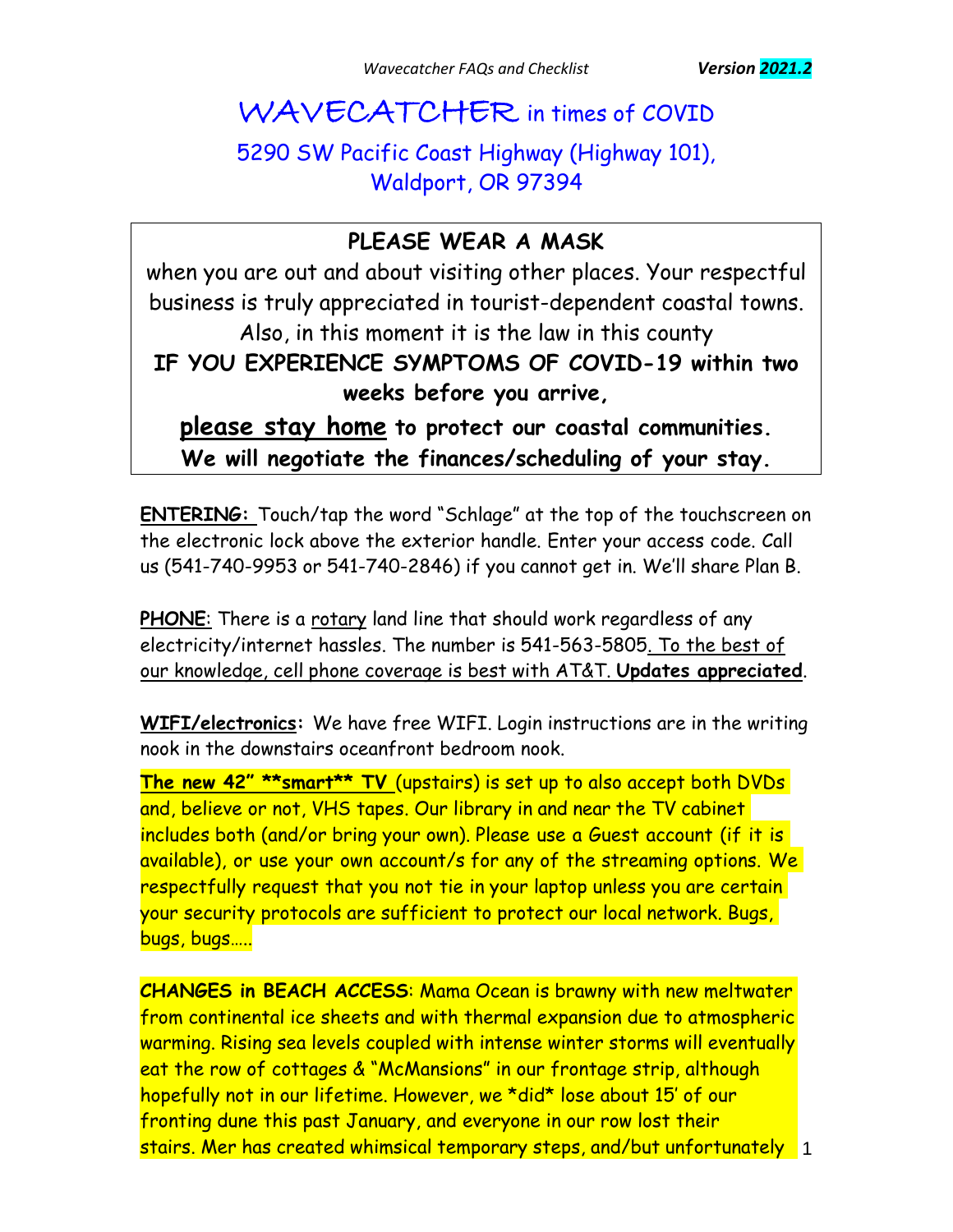winter storms, have submitted a joint permit application for permanent riprap installation, and we are awaiting final approval. Our understanding as of 1 Sept. 2021 is that this should be coming any moment. Our contractor for the riprap for all four properties has been notified, and estimates that installation will likely begin "the end of September". The whole job should take about 8-10 workdays to complete. the only solution to further beach erosion this coming winter, given the existing bank armoring ("riprap") begun by neighbors many houses to the south about 5 years ago, is to riprap our own patch. We and our three neighbors to the south, all of whom lost their septic in those

As you can see, then, there is uncertainty about timing of this disruption, as well uncertainty about the availability of direct beach access from Wavecatcher in late September through mid-October. However, our neighbor to the north very kindly allows Wavecatcher to use their stairs when ours are down.

**\*\*LINENS**: Bed linens, towels, and kitchen and table linens are provided. The upstairs double bed and the double bed in the master bedroom are typically made up for your stay. Extra bedding is behind the door of the back bedroom. Towels (including beach towels) & washcloths are behind the door to the bathroom.

**WATER:** We use a Britta system (on counter or in fridge) because it tastes better. Put tap water into top, dispense from bottom. **Or just use tap water**.

**KITCHEN:** Fully stocked, fluctuating stocks of coffee, teas, spices, dry goods. We are continuing our practice that everything there is fair game. We believe that contracting COVID from touching supplies is highly unlikely; if you disagree please don't use! If you use up basics (e.g. salt, olive oil, butter, sugar, coffee), please replace. **Please take home all perishable leftovers!**

**THE OVEN:** To use the oven, first make sure that the knob all the way to the left on the control panel is turned to Manual. (Sometimes it gets moved, and the oven won't turn on.) Also, sometimes the oven door catches on the "oven cleaning" latch. It may require some fiddling: Hold the latch slightly toward you while closing oven door.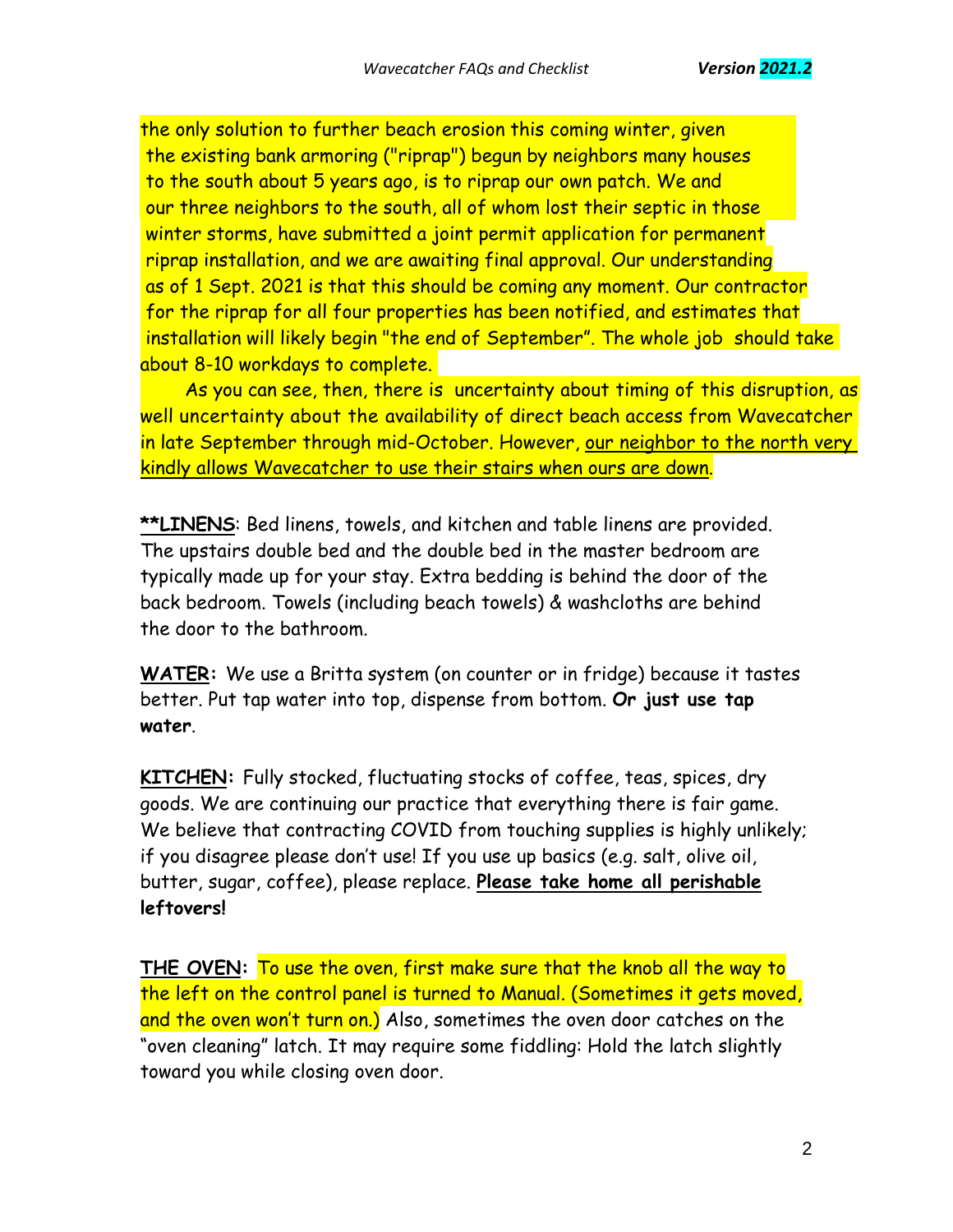**ANTS:** The coast is home territory to sugar ants, so PLEASE keep the counters wiped down and keep all food especially sweets in the fridge. Don't leave open dog food out for long periods of time. PLEASE let us know if there are any problems during your visit (541-740-9953).

**TRASH vs. RECYCLING:** PLEASE use the recycling center (cabinet under the microwave) to sort your recycling. For us, this is a gratitude practice and respect for the planetary web that supports us. **All recycling must be clean and free of food or foulness.** If it's fouled, it's trash

- 1. Front bin of undercounter recycling center: **Comingled recycling**. During your stay, paper, newspaper, paper containers,cardboard, and metal and aluminum cans go in the FRONT bin. **The FRONT bin is the one you EMPTY INTO THE BLUE BINOUT FRONT**. Please do NOT add glass or plastic bags/film to the front bin. It messes up the recycling stream.
- 2. We will deal with all other bins, but please use this system:
	- i. Right bin: **Rinsed** glass. No glass co-mingled it messes up the recycling stream. Take home or leave.
	- ii. Left bin. Clean plastic containers. We will deal with these.
	- iii. Back bin: Plastic bags. **No plastic bags/film in the front comingled bin** -- this is the biggest recycling problem.

**TOYS, KITES, CARD, PUZZLES (etc.):** Use any or all, but please put back when you are finished! Beach toys are in the closet under the stairs.

**WOOD STOVE**: If you want the ambience of a wood fire, start with both rods all the way IN (open draft). To damp down, pull back the righthand rod. To damp down further, pull back the bottom rod. The fire extinguisher is behind the stove to the right. An axe for wood chopping is in the closet under the stairs. Please only use the axe if you are comfortable with this technology, and chop in the yard – **not on the deck**! There is often an additional wood under the roadside deck, or you can buy some in town. Or bring some of your own to ensure you have some without shopping (small, high efficiency QuadraFire wood stove; for best results bring small split wood).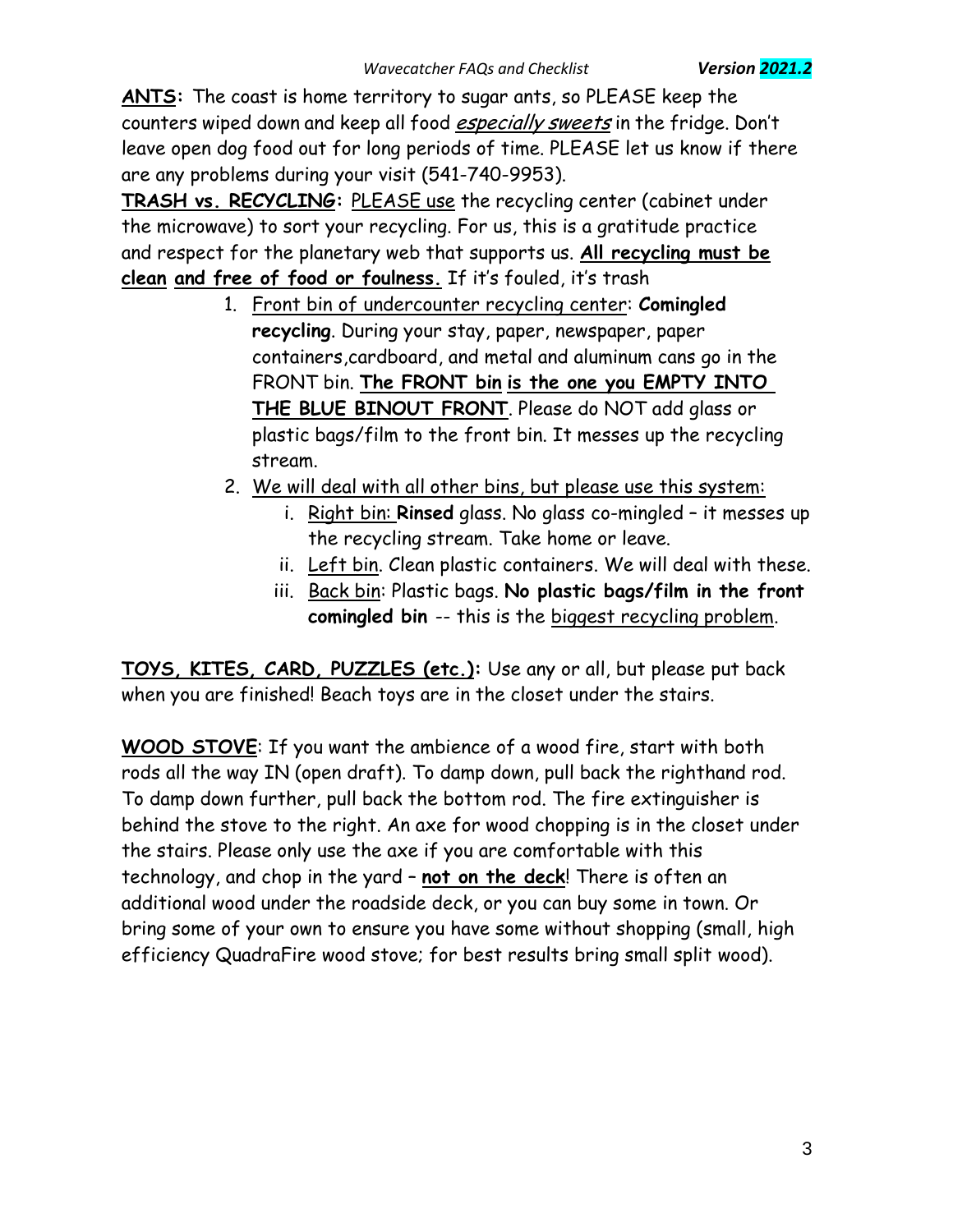#### **PETS:**

#### **1 We love pets!**

- 2. Well-behaved pets are welcome.
- 3. CAUTION: Never leave your pet loose in the yard, as Highway 101 is very dangerous. We do not take responsibility for mishaps to your pets during your visit
- 4. If you use the lead attached to the deck, CHECK THE LEAD AS WELL AS THE CATCHES before you leave your animal unattended (salt has its way with everything here). Let us know if something has failed.
- 5. Beach etiquette: at least have a leash in hand when you walk your dogs. Clean up after them. Spare leashes are by the sliding door or in the understair closet – use them if you choose, and please return them if you use them. Again, check them first to ensure safety!
- 6. In the hopefully rare event of indoor accidents, use the treatments on the dryer in the back bedroom (usually "Nature's Miracle" and/or some rug cleaner). Cleaning rags are above the washer. Use as many rags as you need; add them in a separate pile to the remainingload/s to be washed.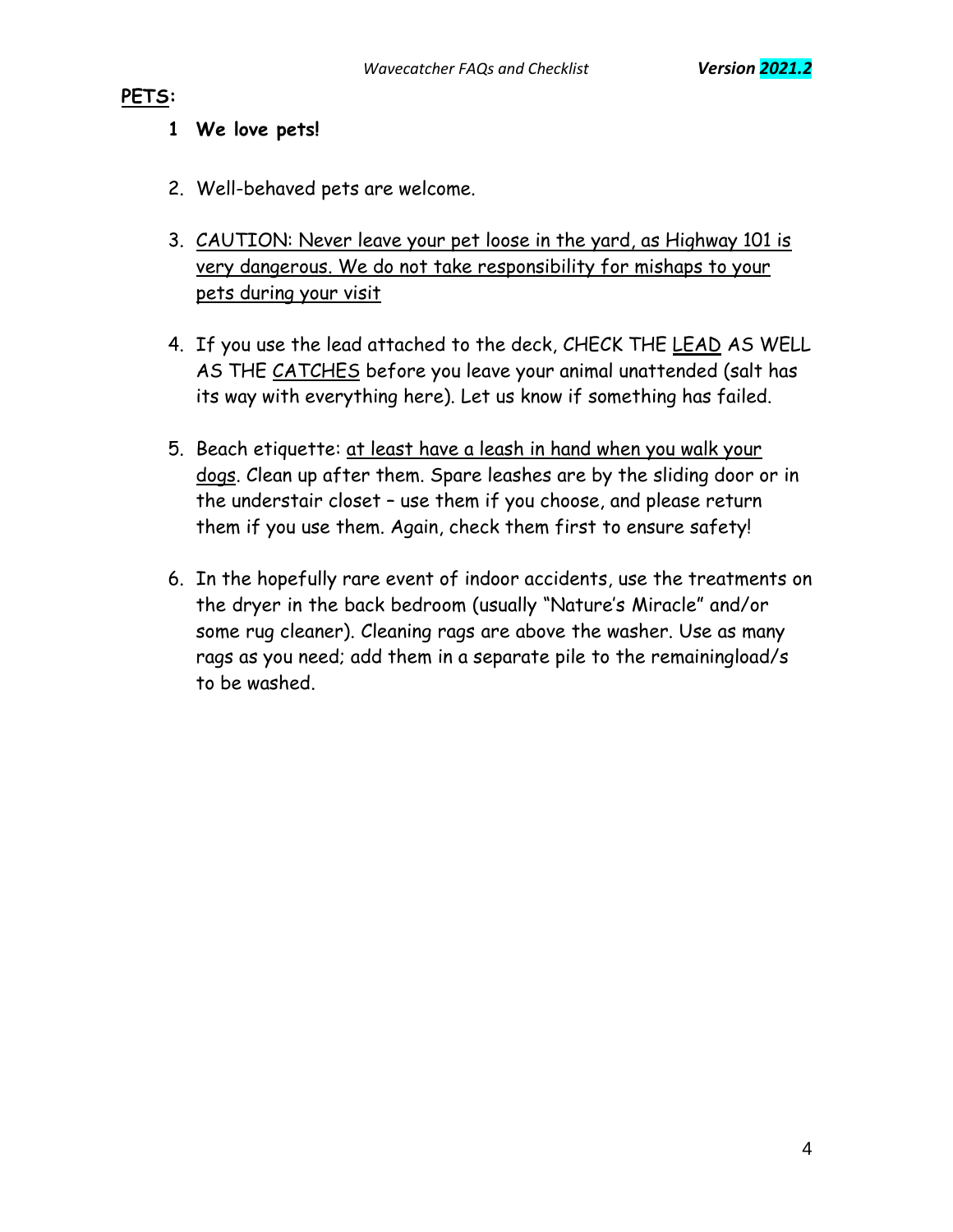# WAVECATCHER in times of COVID: *what to do before you leave…… Thanks for helping keep rates for this housekeeping cottage affordable*

**GENERAL:** Return any items that have been moved to their original locations

**LAUNDRY**: sheets, pillowcases, towels, washcloths, dish towels, table linens

- 1. START ONE LOAD OF WASH towels and heavier items; bed and kitchen linens if/as there is room in a large load.
- 2. TRANSFER YOUR FIRST WASHED LOAD TO DRYER and start it.
- 3. Add second load to washer and just leave it there, dry. Housekeeping will finish the task.

#### **BATHROOM**

- 1. Put out trash and replace trash bag (bags are under the sink)
- 2. Make sure there is adequate soap and toilet paper; use as needed but at end of stay please **DO NOT** replace, housekeeping will do so. If we are running low, please buy some and let us know. We will reimburse.
- 3. FLUSH!!
- 4. Make sure there is no water running

#### **KITCHEN**

- **1. Take home perishables** (It's OK to leave frozen goods in freezer)
- **2.** Clean-up any food spills inside and outside of fridge, in vegetable bins
- **3.** Wash, dry, and put away dishes, pans, and utensils
- **4.** Wipe counters, stove and sink
- **5.** Wipe table and dry it
- **6. Put out kitchen and bathroom trash** (in smaller grey trash bin out front)
- **7. PUT OUT RECYCLING (except glass – we will deal with that)** Hopefully you've been careful to sort recycling in advance (see FAQs). If so, just take out the one comingled bin (Not glass, plastic, or plastic bag bin) anddump (minus the plastic bag liner) in the BLUE recycling cart. If not…please do deal with it in some manner that only puts allowable co-mingled in the bluecart.
- **8. VACUUM** rugs (vacuum cleaner is in the closet beneath stairs)